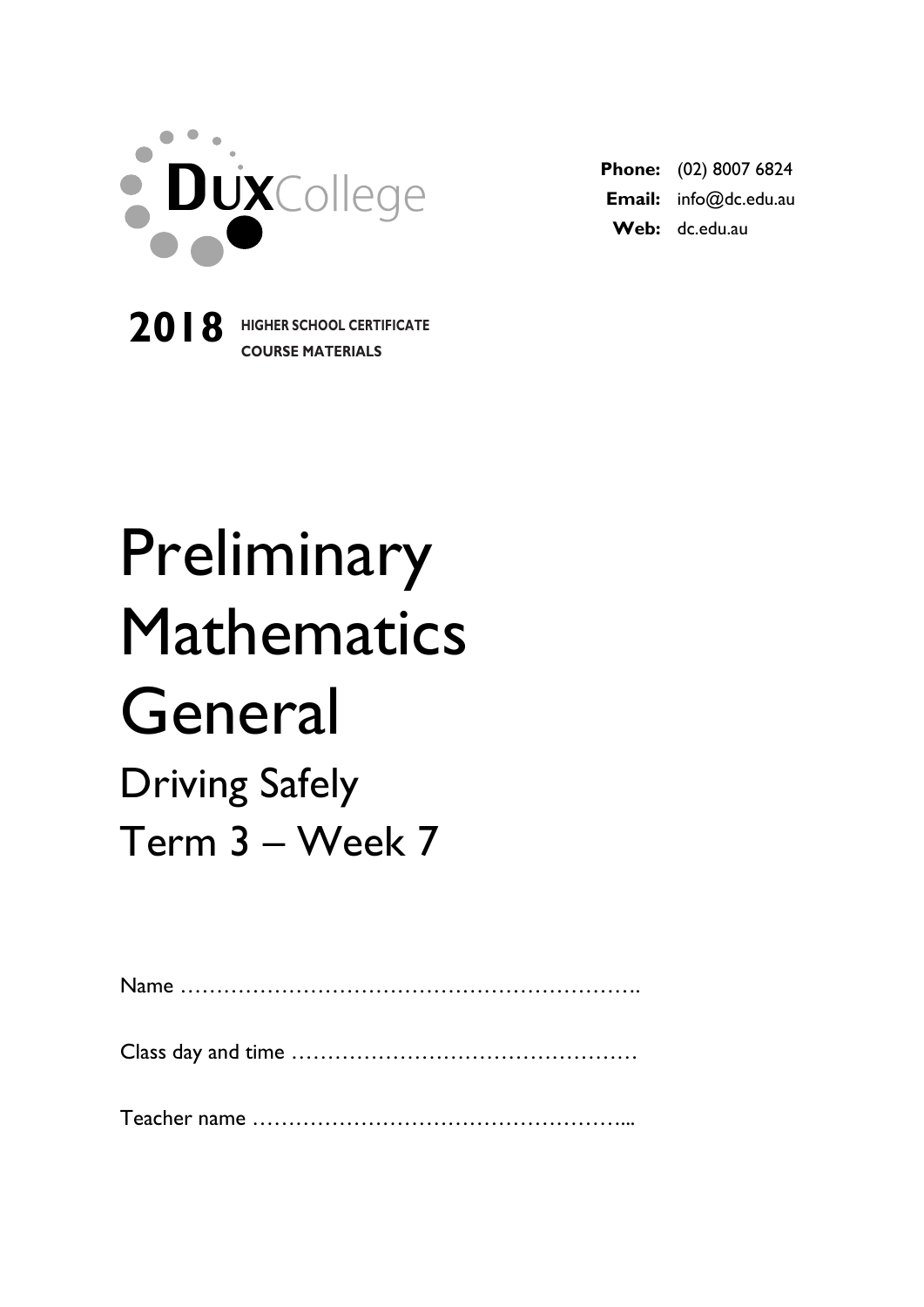

## Term 3 – Week 7 – Theory

## **BLOOD ALCOHOL CONTENT**

Insurance involves Blood Alcohol Content (BAC) refers to the amount of alcohol present in blood and is given in grams per 100mL. For example a BAC of 0.05 suggests that the individual has 0.05 grams (or 50 milligrams) of alcohol in 100mL of their blood.

Alcohol has many negative effects on drivers, including but not limited to:

- Judgement: decreases the ability to reason and respond
- Concentration: decreasing the ability to focus
- Comprehension: becomes more difficult to understand a situation quickly
- Reaction time: takes longer to respond to the situation

## CALCULATING BAC

A "standard drink" is defined to contain 10 grams of alcohol.

The formula that is used to compute a person's blood alcohol content has four parameters:

- The sex of the person
- Number of drinks consumed
- How quickly the drinks are consumed
- The person's body mass

## BAC CONTENT FORMULA

$$
BAC_{male} = \frac{10N - 7.5H}{6.8M}
$$
 and 
$$
BAC_{female} = \frac{10N - 7.5H}{5.5M}
$$

Where

 $N =$  number of standard drinks consumed

 $H =$  number of hours drinking

 $M =$  mass (in kg)

The more mass someone has, the more blood they have and so their BAC will be lower all else being equal. This can also be seen in the formula, as if we keep  $N$  and  $H$  constant but increase  $M$ , since the denominator is getting larger the value for  $BAC$  decreases.

Note that females have a lower tolerance than males, so if a male and a female who have the same body mass have the same number of standard drinks within the same time period, the male would have a lower BAC.

© Dux College 2018 | All rights reserved.



**Need help?**  Visit the student forums and ask our tutors. dc.edu.au/forums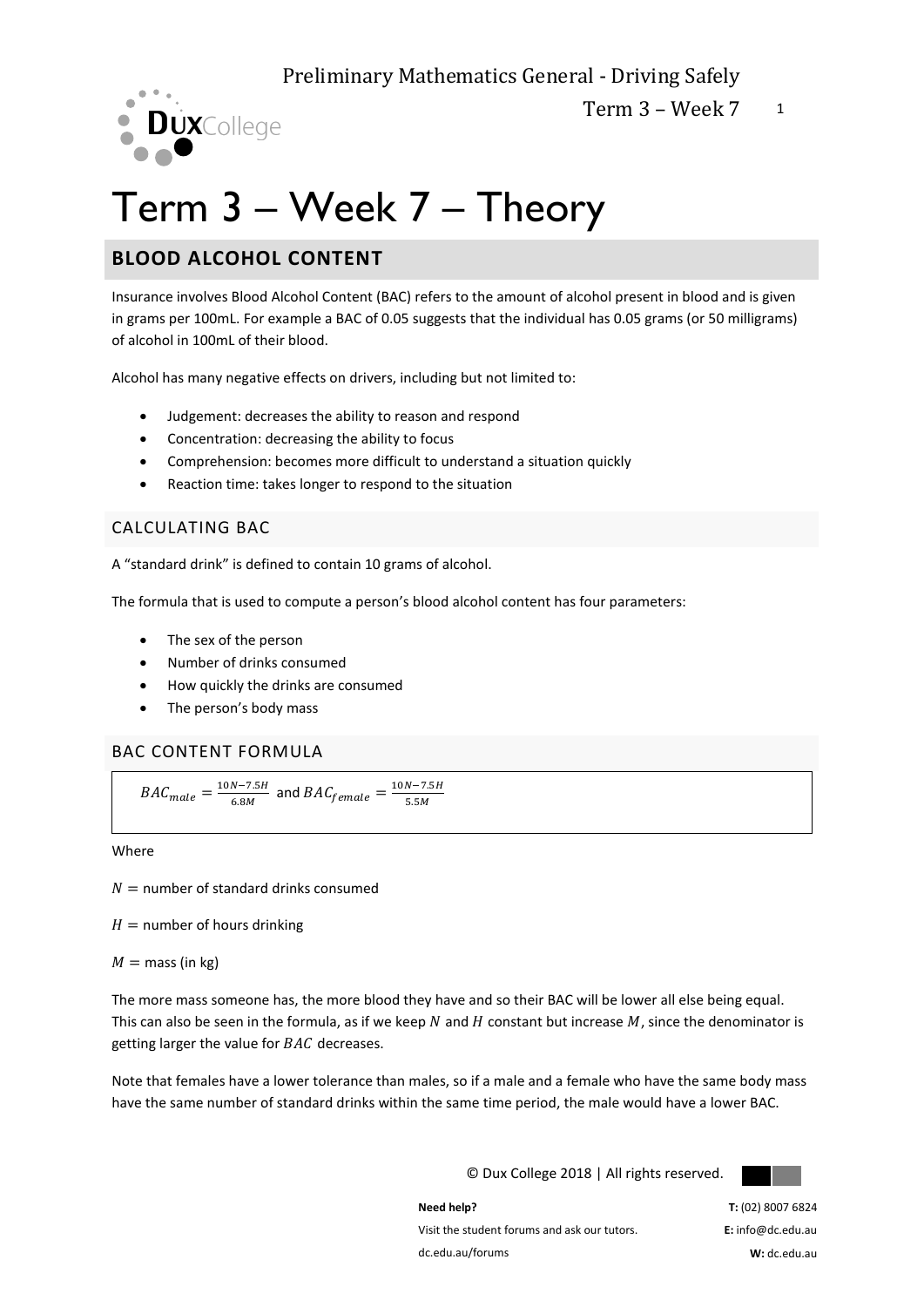

The above formula only applies when  $10N > 7.5H$ , as  $BAC$  must always be greater than or equal to zero.

#### **Example 1**

Gaben is 19, weighs 72kg and holds a provisional licence with a zero alcohol limit. He started drinking at 6 p.m and had 10 schooners of full strength beer (15 standard drinks) over 6 hours. He stopped drinking at midnight.

a) What is his BAC, to 2 decimal places at midnight?

b) How long did it take before his BAC was back to zero if his BAC was reduced by 0.02 per hour?

c) At what time could he legally drive his car?

#### **Solution 1**

a) First, we note that Gaben is a male so the following formula applies

$$
BAC_{male} = \frac{10N - 7.5H}{6.8M}
$$

 $N = 15$ ,  $M = 72$ ,  $H = 6$ 

 $BAC = \frac{10 \times 15 - 7.5 \times 6}{6.0 \times 73}$  $\frac{(15-7.3\times6)}{6.8\times72} = 0.214460784...$ 

Therefore, Gaben's  $BAC$  is 0.21 to two decimal places at midnight.

b)  $\frac{0.214460784...}{0.2} = 1.07230392...$  hours

 $0.07230392... \times 60 = 4.33823529...$  minutes

Therefore it takes approximately 1 hour and 4.5 minutes for Gaben's BAC to return to 0

c) From part b, at any time after 1.05am Gaben can legally drive his car as his BAC will be zero.

© Dux College 2018 | All rights reserved.



**Need help?** 

Visit the student forums and ask our tutors. dc.edu.au/forums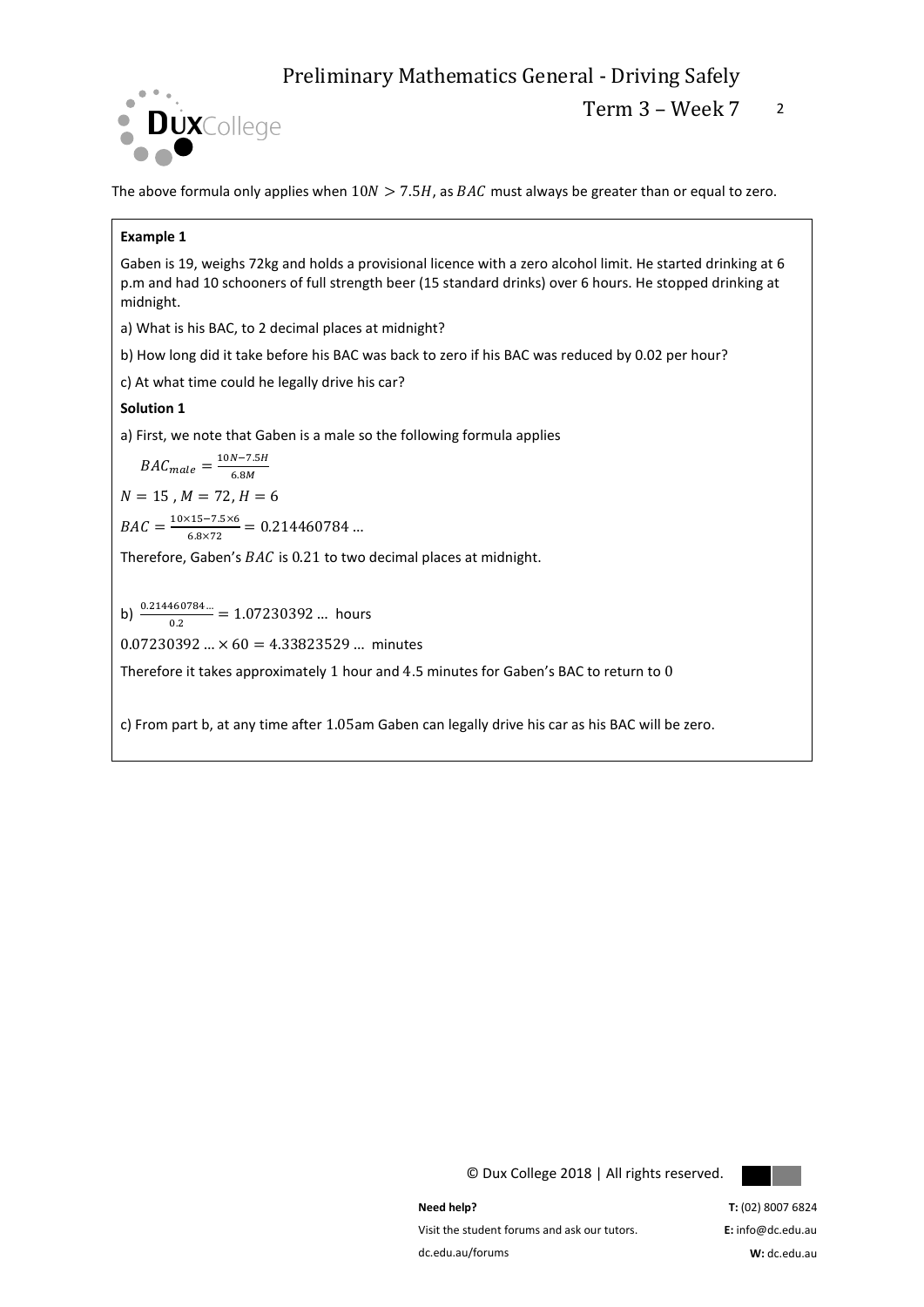

Term  $3 -$  Week  $7 - 3$ 

## **Example 2**

Who has the lowest BAC?

a) a 72kg male who had 8 standard drinks over 4 hours

b) a 65 kg female who had 9 standard drinks over 5 hours

c) an 82kg female who had 7 standard drinks over 6 hours

d) a 93kg male who had 10 standard drinks over 7 hours

#### **Solution 2**

Upon inspection we can see that C has a lower BAC than B because: they have a higher body mass, had less standard drinks and consumed these drinks over a longer time interval (and B and C are both female).

So we only need to substitute A,D and C into the BAC equations as B can be eliminated.

A:  
\n
$$
BAC_{male} = \frac{10 \times 8 - 7.5 \times 4}{6.8 \times 72} \approx 0.102
$$
\nC:  
\n
$$
BAC_{female} = \frac{10 \times 7 - 7.5 \times 6}{5.5 \times 82} \approx 0.0554
$$
\nD:  
\n
$$
BAC_{male} = \frac{10 \times 10 - 7.5 \times 7}{6.8 \times 93} \approx 0.075
$$

Therefore, C has the lowest BAC.

## GETTING BACK TO A BAC OF ZERO

The liver can reduce the BAC at a rate of 0.015 and 0.02 per hour. Sometimes we can make the simplifying assumption that the BAC reduces at a constant rate when drinks are no longer being consumed.

The initial BAC when drinking has stopped can be divided by the rate at which BAC is reducing to compute the time until BAC reaches zero.



© Dux College 2018 | All rights reserved.

**Need help?**  Visit the student forums and ask our tutors. dc.edu.au/forums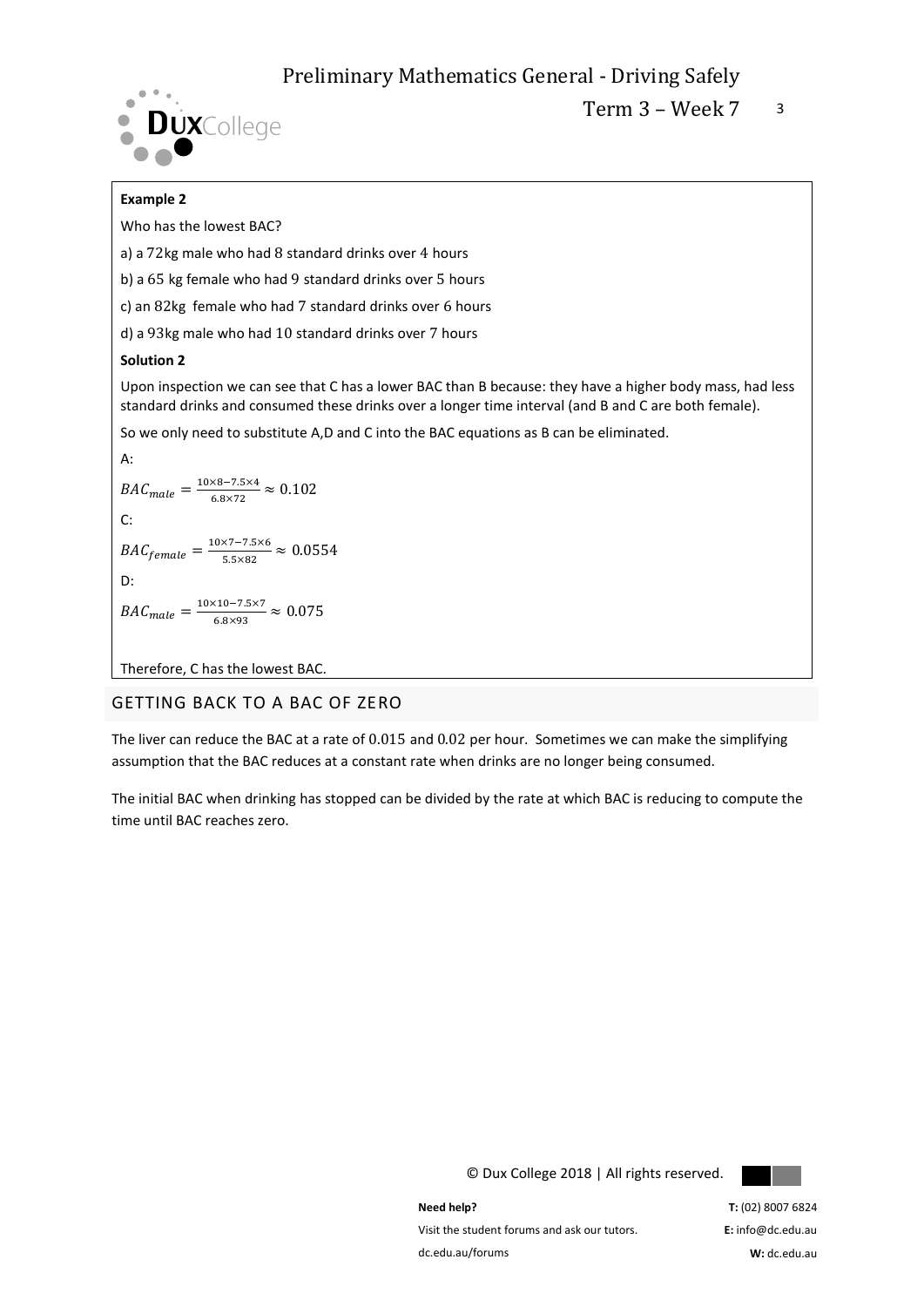

Term  $3 -$  Week  $7 - 4$ 

## **ACCIDENT STATISTICS**

The main causes of driving accidents are:

- Distracted drivers
- Speeding
- Driving under the influence of alcohol
- Reckless, impatient or aggressive driving
- Rain and poor weather conditions

Statistics can be applied to establish trends and represent data about driving accidents and come to conclusions about how to improve road safety. Previous statistics knowledge from this course will be assumed in the examples below.

## FATAL ACCIDENTS

In a fatal crash, one or more people may die. Statistics regarding fatal accidents for NSW (2013) are below:

- 42% of all fatal accidents were caused by speeding
- 4.6 road deaths per 100 000 population have occurred
- 88% of drink drivers involved in fatal accidents are male

| Example 1:                                                                                                                                                                                                                                                     |      |      |      |      |      |      |      |      |      |                                                   |
|----------------------------------------------------------------------------------------------------------------------------------------------------------------------------------------------------------------------------------------------------------------|------|------|------|------|------|------|------|------|------|---------------------------------------------------|
| The following table gives the number of road fatalities in NSW from 2002 to 2011                                                                                                                                                                               |      |      |      |      |      |      |      |      |      |                                                   |
| Year                                                                                                                                                                                                                                                           | 2002 | 2003 | 2004 | 2005 | 2006 | 2007 | 2008 | 2009 | 2010 | 2011                                              |
| No. fatalities                                                                                                                                                                                                                                                 | 561  | 539  | 510  | 508  | 496  | 435  | 374  | 453  | 405  | 394                                               |
|                                                                                                                                                                                                                                                                |      |      |      |      |      |      |      |      |      | Source: Centre for Road Safety, Transport for NSW |
|                                                                                                                                                                                                                                                                |      |      |      |      |      |      |      |      |      |                                                   |
| a) For the ten year period, find the:<br>Mean number of fatalities per year<br>i)<br>ii)<br>Range<br>iii)<br>Median<br>Interquartile range<br>iv)<br>b) Write a sentence discussing the trends in fatalities from 2002 to 2011. Suggest reasons for the trend. |      |      |      |      |      |      |      |      |      |                                                   |

© Dux College 2018 | All rights reserved.



**Need help?** 

Visit the student forums and ask our tutors. dc.edu.au/forums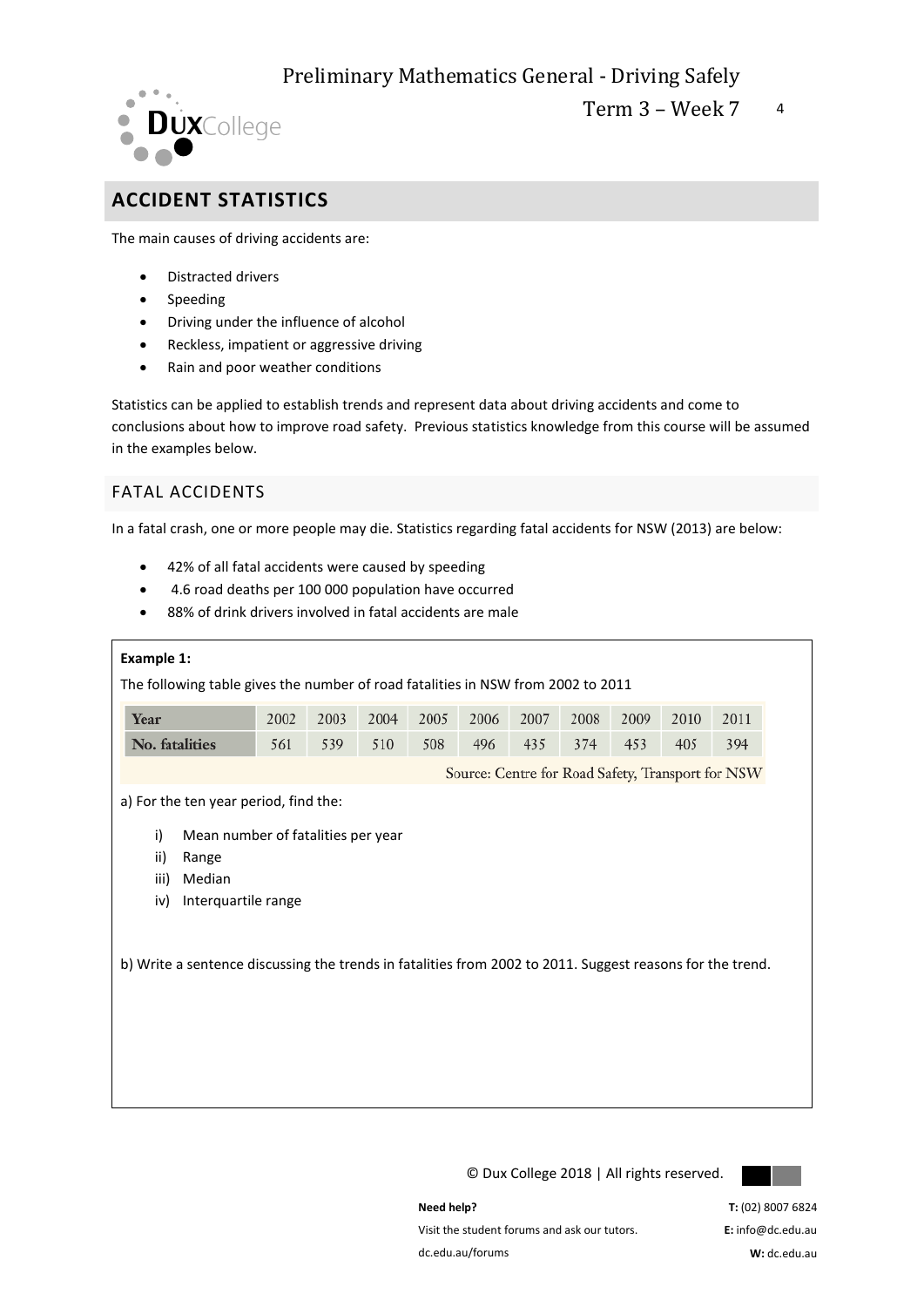

Term  $3 -$  Week  $7 - 5$ 

## **Solution 1**

## a)

- i) Mean = Total fatalities / Number of years  $=\frac{4675}{10}$  $\frac{10^{13}}{10}$  = 467.5
- ii) First we write the scores in ascending order. 374,394, 405, 435, 453, 496, 508, 510, 539, 561 The range is the highest minus lowest score:  $561 - 374 = 187$
- iii) Median is between the average of the 5th and 6th score,  $\frac{453+496}{2} = 474.5$
- iv) Interquartile range = Upper quartile Lower quartile

$$
= 8th score - 3rd score
$$

$$
= 510 - 405 = 105
$$

b) The main trend is a decrease in the number of fatalities. The reason for the decline is most likely used to increasing campaigns for road safety awareness.

## FATIGUE-RELATED ACCIDENTS

Fatigue is tiredness resulting from mental or physical exertion. The causes of fatigue are usually long periods of driving without taking rests, or sleep deprivation.

Some statistics for fatigue related accidents (for 2013) include:

- 8.2% of accidents are fatigue related
- 12.9% of accidents in Country regions are fatigue related
- Approximately 22% were aged between 17 and 24 years

### **Example 2**

In one year 440 deaths were attributed to alcohol. 224 of these drivers had a BAC over 0.05 and 273 were aged 15-34.

For road accidents attributed to alcohol:

- a) What fraction of drivers who died had a BAC over 0.05?
- b) What percentage (to the nearest whole number) of the drivers who died were aged 15-34?
- c) What percentage of drivers who died were aged 15-34 had a BAC over 0.05?

**Solution 2**

$$
a) \quad \frac{224}{ } = \frac{28}{ }
$$

- 
- a)  $\frac{224}{440} = \frac{28}{55}$ <br>b)  $\frac{273}{440} = 62.045 ≈ 62%$  (to the nearest whole number)
- c) Number of people are both aged 15-34 had a BAC over 0.05 is:  $273 + 224 - 440 = 57$  (this can be seen with a Venn diagram) 57  $\frac{37}{273} \approx 21\%$ Therefore, 21% of alcohol attributable accidents involving 15-34 year olds had a BAC over 0.05.

© Dux College 2018 | All rights reserved.



#### **Need help?**

Visit the student forums and ask our tutors.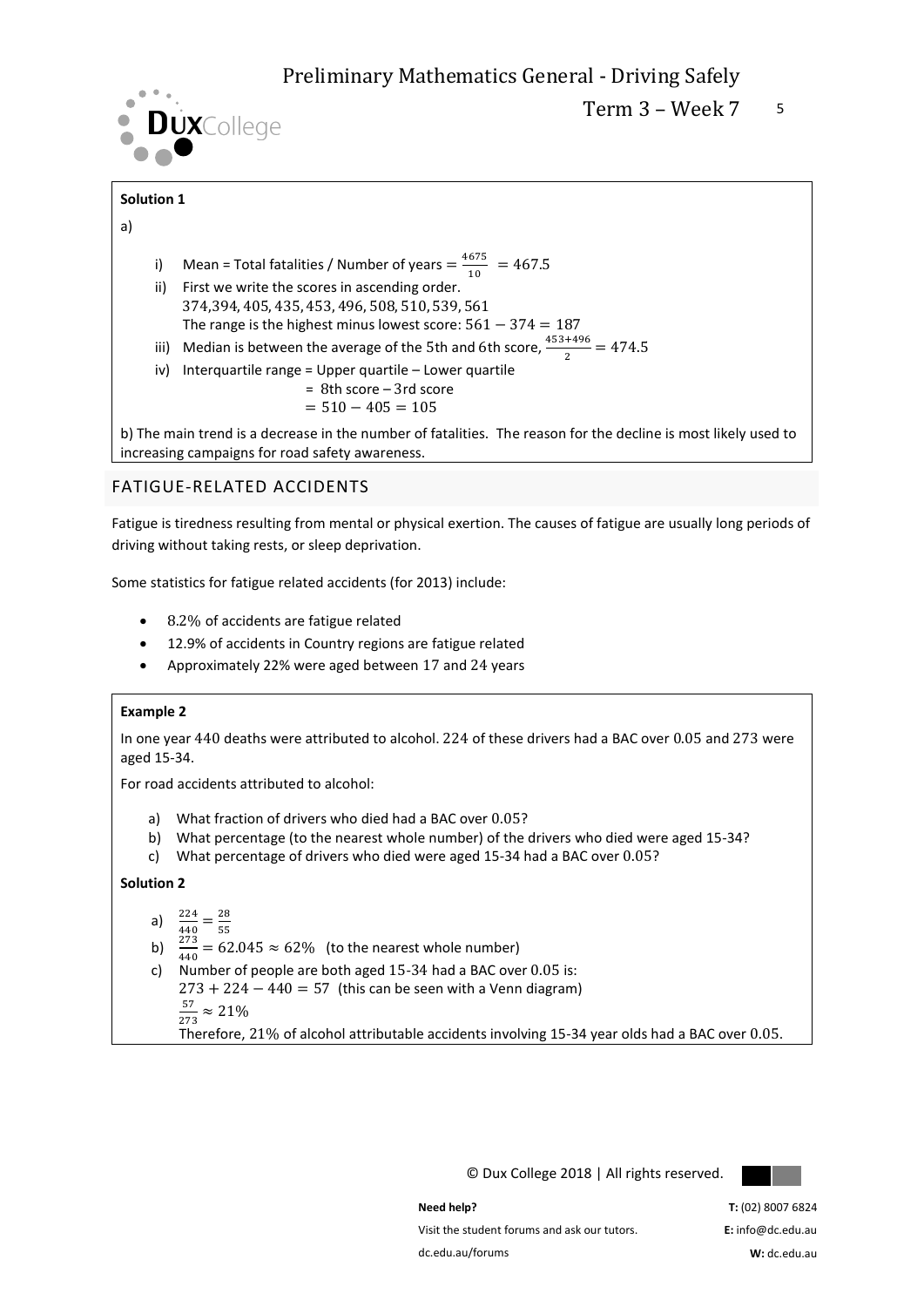

## **SPEED, DISTANCE AND TIME**

Speed limits are imposed to ensure driver and pedestrian safety. Common speed limits in NSW:

- School zone: 40km/h
- Residential street: 50km/h
- City street: 60km/h
- Highway: 100km/h (90km/h for L and P platers)

## AVERAGE SPEED

The average speed for a journey is defined by the formula

 $s=\frac{d}{t}$  $t$ 

 $d$  = distance travelled for the journey

 $t =$  time taken for the journey

 $s = speed$ 

Ensure that the units are consistent with each other for this formula. For example, if the units for distance are given in kilometres (km), and time in hours (h), then the speed should be given as kilometres per hour (km/h). If the distance is instead given in metres (m), and the time in seconds (s), the speed must be given as metres per second (m/s). This unit for speed is commonly used in physics and engineering.

Take care to note that the average speed is different from instantaneous speed (which is what the odometer on cars are designed to show).

## **Example 1**

Jora left home to travel at 6.00am from Karth to Summerfell a distance of 1027km. He stopped for meal breaks and fuel arrived in Summerfell at 8.30pm.

- a) What is his average speed for the trip, correct to the nearest km/h?
- b) How far, to the nearest km, could he travel at this speed in 50 minutes?
- c) How long, in hours and minutes, would it take to drive 864km at this speed?

## **Solution 1**

a)  $d = 1027$ km;  $t = 14.5$  h (there are 14.5 h between 6.00am and 8.30pm)

$$
s = \frac{d}{t} \n= \frac{1027}{14.5} \n= 70.8275 ... \n\approx 71
$$

© Dux College 2018 | All rights reserved.



**Need help?** 

Visit the student forums and ask our tutors. dc.edu.au/forums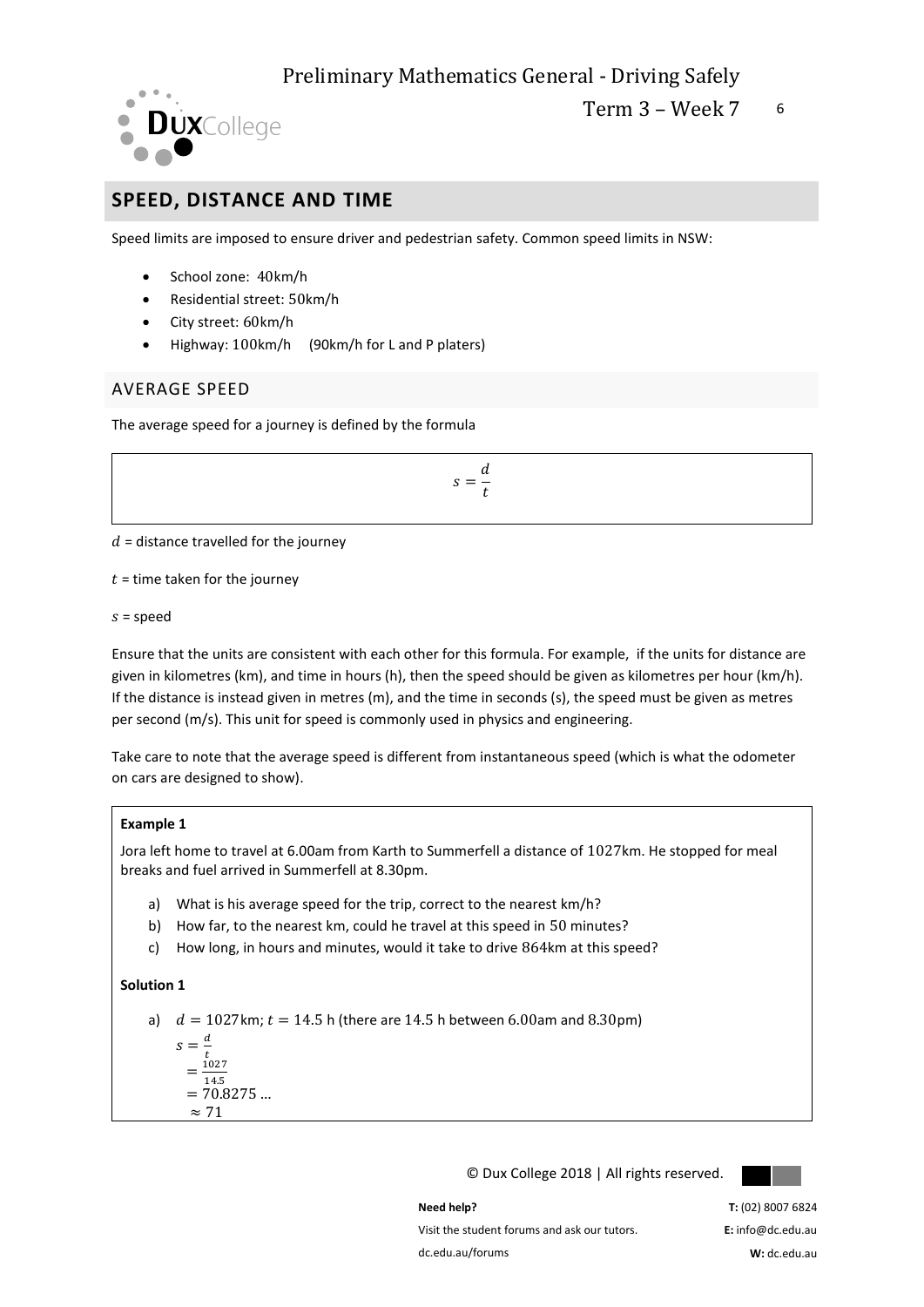

Term  $3 -$  Week  $7 - 7$ 

Therfore, Jora averages a speed of 71km/h

\n- b) 50 minutes = 
$$
\frac{5}{6}
$$
 h
\n- $d = s \times t$
\n- $= \frac{5}{6} \times \frac{1027}{14.5}$ , using the exact value for speed to prevent rounding errors
\n- $\approx$  59.02229885 ...
\n- $\approx$  59
\n
\nTherefore, Jora can travel 59km if he maintains this average speed over 50 minutes.

\n\n- c)  $t = \frac{d}{s}$
\n- $t = 864 \div \left(\frac{1027}{14.5}\right)$
\n- $= 12.1986368$  ...
\n
\nNow, 0.1986368 × 60 = 12 minutes.

\nTherefore, it takes 12 hours and 12 minutes approximately to travel 864km if this speed is maintained.

## **Example 2**

Brienne's trip took 9h and 45 minutes at an average speed of 9.5m/s. What is her:

- a) Her average speed for the trip, correct to the nearest km/h?
- b) Distance travelled, correct to the nearest m?

**Solution 2**

a)  $\frac{9.5m}{s} \times \frac{1km}{1000n}$  $\frac{1km}{1000m} \times \frac{60\times60s}{1h}$  $\frac{\times 60s}{1h} = \frac{9.5 \times 3.6 \text{ km}}{1h}$  $\frac{3.5 \text{ km}}{1h}$  = 34.2 km/h. (We convert the units of speed from m/s to km/h)

Therefore, Brienne averages a speed of 34 km/h.

b) 
$$
d = st
$$
  
\n $s = 34.2 \text{ km/h}, t = 9.75\text{h}$   
\n $d = 34.2 \times 9.75$   
\n $= 333.45 \text{ km}$   
\n $= 333.450\text{m}$ . Therefore, the distance travelled is 335.450m to the nearest metre.

© Dux College 2018 | All rights reserved.



Visit the student forums and ask our tutors. dc.edu.au/forums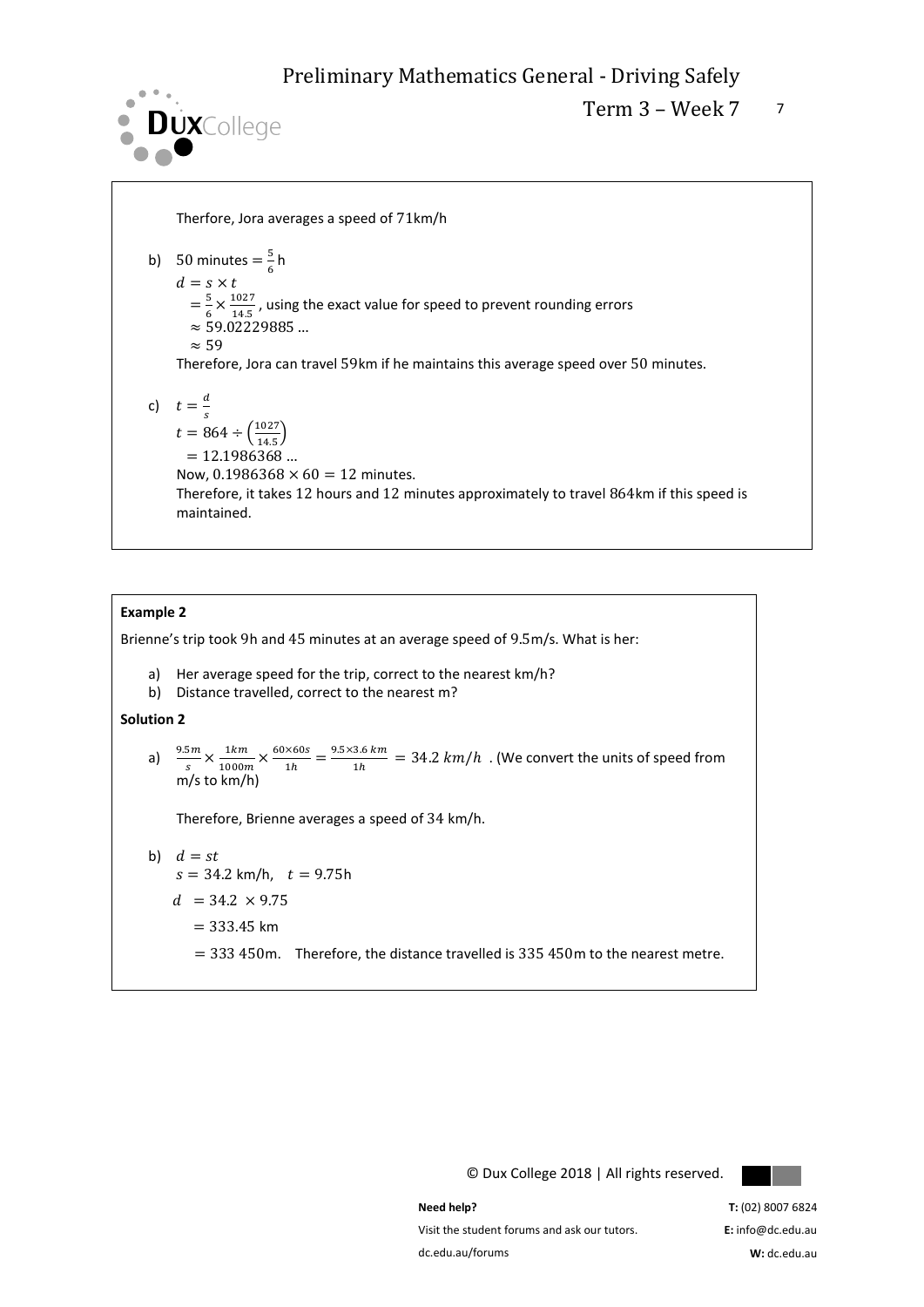

Term  $3 -$  Week  $7 - 8$ 

## **STOPPING DISTANCE**

There are several factors that need to be considered when determining the stopping distance, that is,the distance travelled by the vehicle between the locations we first sense the hazard until we stop. Firstly, we shall define the terms below:

- Reaction time: the time elapsed between sensing the hazard and actually applying the brakes. Reaction time varies from person to person and also depends on things like fatigue and presence of distractions.
- Reaction distance: the total distance travelled during the reaction time.
- Braking distance: the distance travelled from when the brakes are applied until the car has completely stopped. This is affected by the road surface type, weather conditions, weight of the vehicle, the condition of the brakes and tyres and most importantly, the speed at which the vehicle is travelling when the brakes are applied.
- Stopping distance: the sum of the reaction distance and braking distance.

We can use the speed-distance formula in the previous section to relate the reaction time to the reaction distance. In order to do so, we assume that the speed remains constant (and does not vary too much from the average speed) during the reaction time. This is a reasonable assumption because the brakes haven't been applied yet and the reaction time is usually less than 2 seconds, so the speed won't change much in this small time interval. The formula is repeated below:

## $t_{reaction} \times s = d_{reaction}$

Where:

 $t_{reaction}$  = reaction time (seconds)

 $s =$  speed (metres per second – before brakes applied)

 $d_{reaction}$ = reaction distance (metres)

We have chosen to use the units above because they are convenient for reaction distances.

Note that the above formula is not present on the formula sheet in this rearranged form. It is only printed on the sheet as presented in the previous section "Average Speed".

**Need help?**  Visit the student forums and ask our tutors. dc.edu.au/forums

© Dux College 2018 | All rights reserved.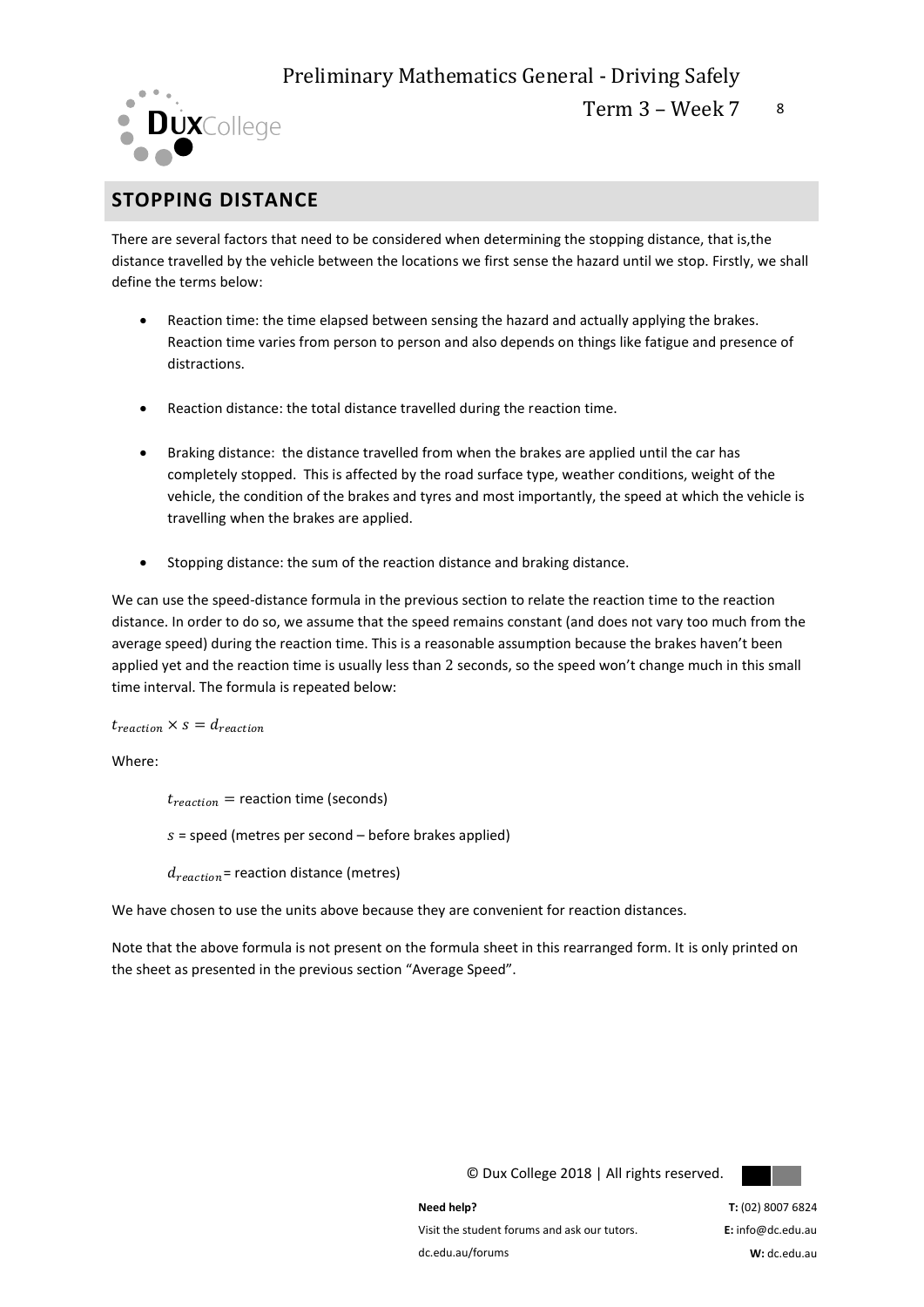

## **Example 1**

A car cruising at 80 km/h travelled 41.8m on an icy road during the time it took for the driver to see a stop sign and start braking. It then travelled 57.2m under brakes before it stopped.

- a) What was the driver's reaction time correct to two decimal places?
- b) What was the stopping distance?

### **Solution 1**

a)  $\frac{80km}{h} = \frac{80000m}{h}$  $\frac{1}{h}$  (converting to metres per hour)  $=\frac{80\,000m}{h}\times\frac{1h}{26000}$  (converting to metres per second) h 3600s ≈  $\frac{200}{9}m$  $\frac{2m}{s}$  , giving a speed of  $\frac{200}{9}$  metres per second  $\boldsymbol{d}$  $\frac{a}{s}=t$  $d = 41.8$ m,  $s = \frac{200}{0.6}$  $\frac{50}{9}$  m/s  $t = 41.8 \div \frac{200}{0}$ 9  $= 1.881$  seconds Therefore, the driver's reaction time, to two decimal places, is 1.88 s.

b) As defined, the stopping distance is the sum of the braking and reaction distance.  $d_{stopping} = 41.8 + 57.2$ , as given  $= 99$ 

Therefore, the stopping distance is 99m.



© Dux College 2018 | All rights reserved.

**Need help?**  Visit the student forums and ask our tutors. dc.edu.au/forums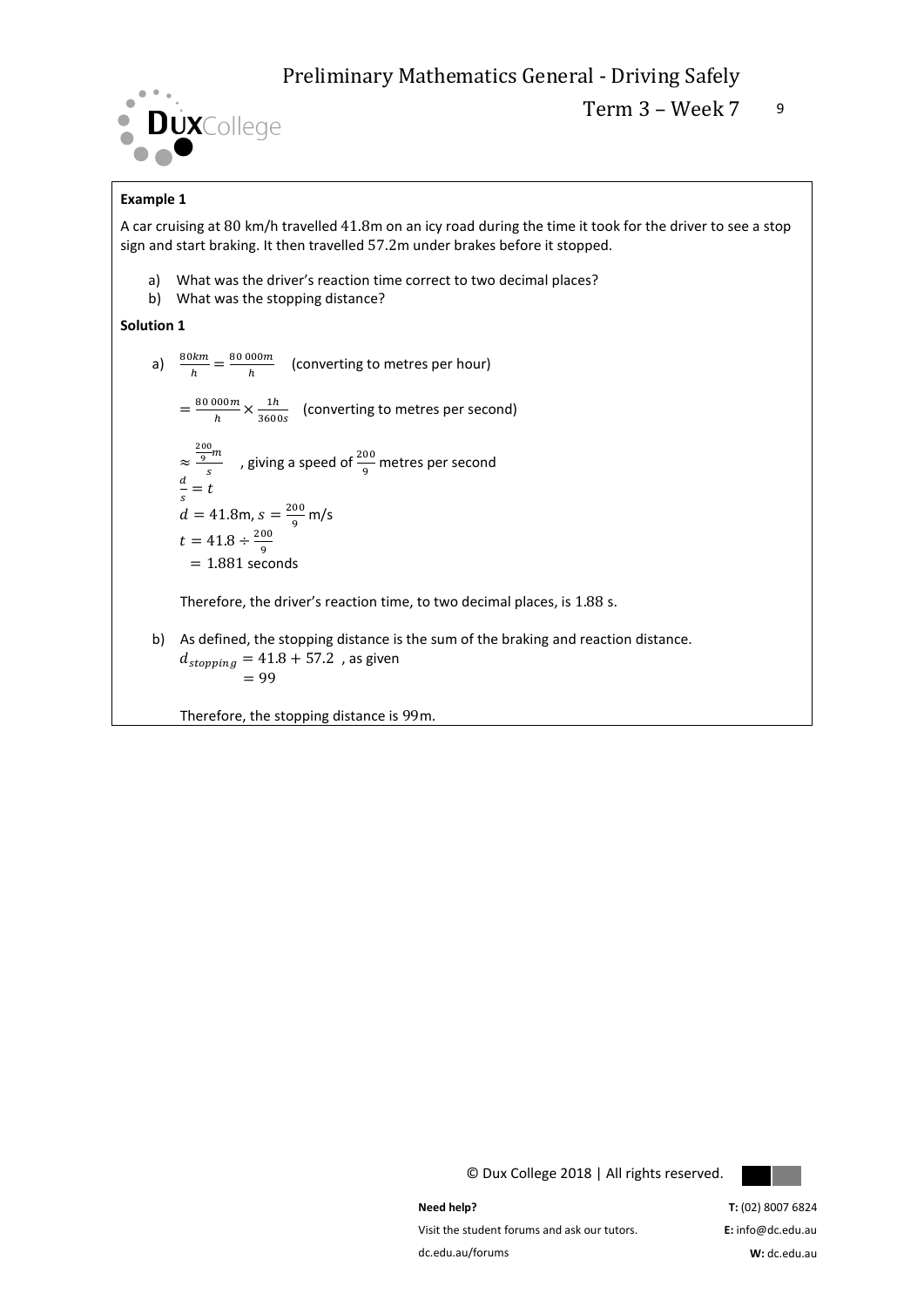



## BRAKING DISTANCE FORMULA

The next component of stopping distance that we must analyse is the braking distance,  $d_{braking}$ .

 $d_{braking} = kv^2$ 

Where

 $d_{braking}$  = braking distance

 $k =$  a constant of proportionality that is determined by road surface conditions, wind, and other factors

 $v$  = the speed (or velocity) of the vehicle

Note that it does not matter what units we use for velocity and distance. We can choose a value and units for the constant  $k$  in such a way that it gives us the correct value for  $d_{braking}$ . However after we have chosen some value for  $k$  based on the given information, we have to be consistent with the units we use in the formula from then on. This is illustrated in the example to follow.

A significant result from this formula is that the braking distance is proportional to the square of the speed the car is travelling at. This means that a car travelling at 40km/h will have four times the braking distance of the same car travelling at 20km/h, and sixteen times ( $4^2$ ) the braking distance of the same car travelling at 10km/h, all else being equal.

#### **Example 2**

A car travelled 84.3m under brakes when initially travelling at 106.3km/h. If  $d = kv^2$ , find:

a) The constant  $k$  correct to 3 significant figures

b) The braking distance, correct to 1 decimal place, for a car applying brakes from a speed of 110km/h

c) the stopping distance, correct to 1 decimal place, of a car travelling at 110km/h if the driver's reaction time is 2 seconds.

### **Solution 2**

a) We choose that  $k$  is a constant valid for situations where the units of  $d$  is given in metres and the units for  $v$  is given in km/h.

 $84.3 = k(106.3)^2$ 

 $k = \frac{84.3}{(106.3)}$ 

 $(106.3)^2$ 

 $= 7.46 \times 10^{-3}$ m.km<sup>-2</sup>h<sup>-2</sup> (the units for k are selected in such a way that the units for LHS and RHS both match each other)

© Dux College 2018 | All rights reserved.



**Need help?** 

Visit the student forums and ask our tutors. dc.edu.au/forums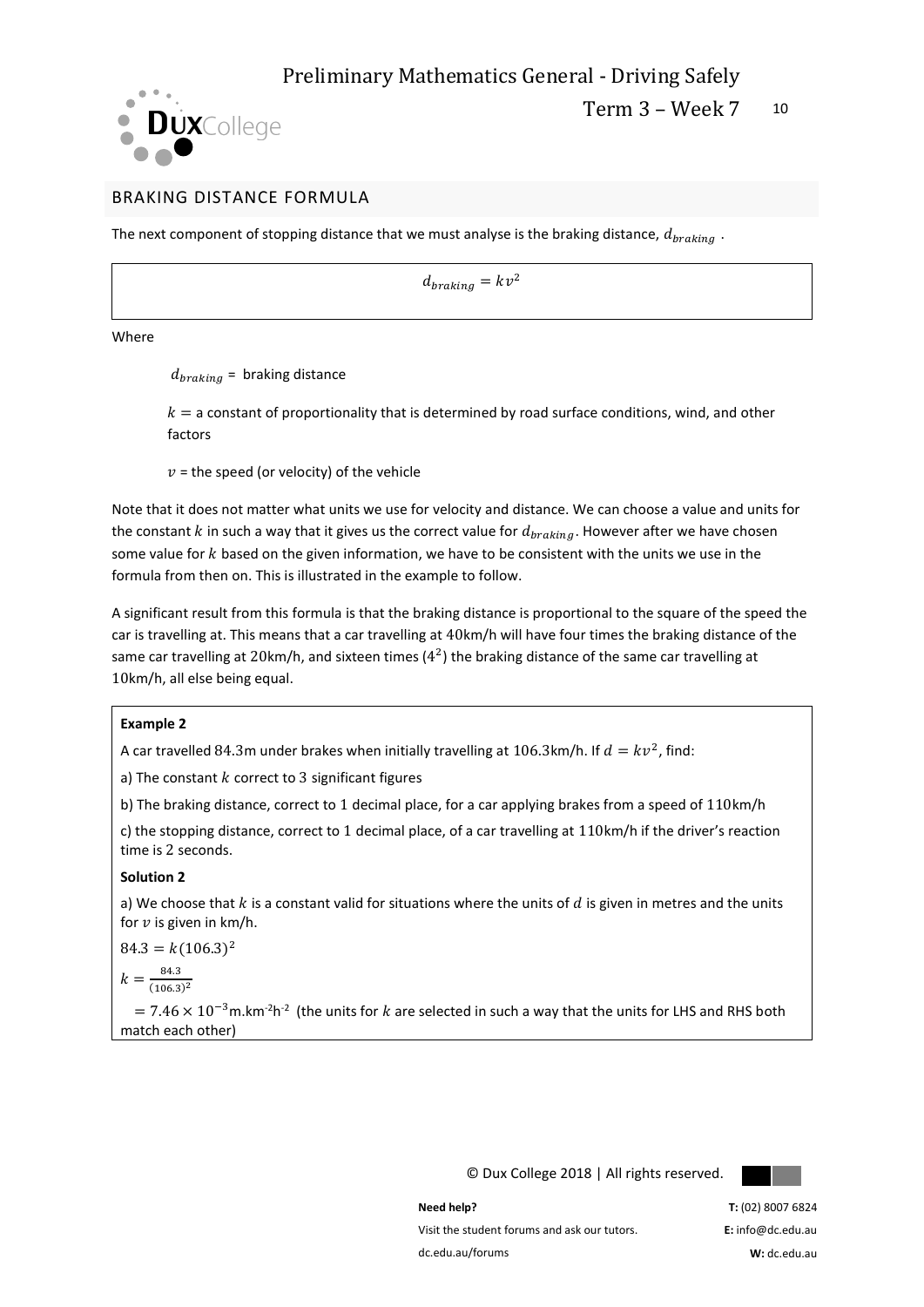

Term 3 - Week 7 11

b)  $d = kv^2$  using value of k from part a,  $d = (7.46 \times 10^{-3}) \times (110)^2$  m  $= 90.3m$  (to 1 d.p) Therefore, the braking distance is 90.3m c) Firstly, we must find the reaction distance.  $110$ km/h =  $110000$  m/h (converting to m/h)  $=\frac{110000}{3600}$  $\frac{10000}{3600}$ m/s (converting to m/s)  $d_{reaction} = s \times t_{reaction}$  $=\frac{110000}{3600}$  $\frac{10000}{3600}$ m/s  $\times$  2s  $= 61\frac{1}{9}$  m Since the stopping distance is defined as the sum of the braking and reaction distance, add part c and b answers to get:

 $d_{stop} = 61\frac{1}{9} + 90.3 \approx 151.4$  m (to 1 d.p)

© Dux College 2018 | All rights reserved.



**Need help?** 

Visit the student forums and ask our tutors. dc.edu.au/forums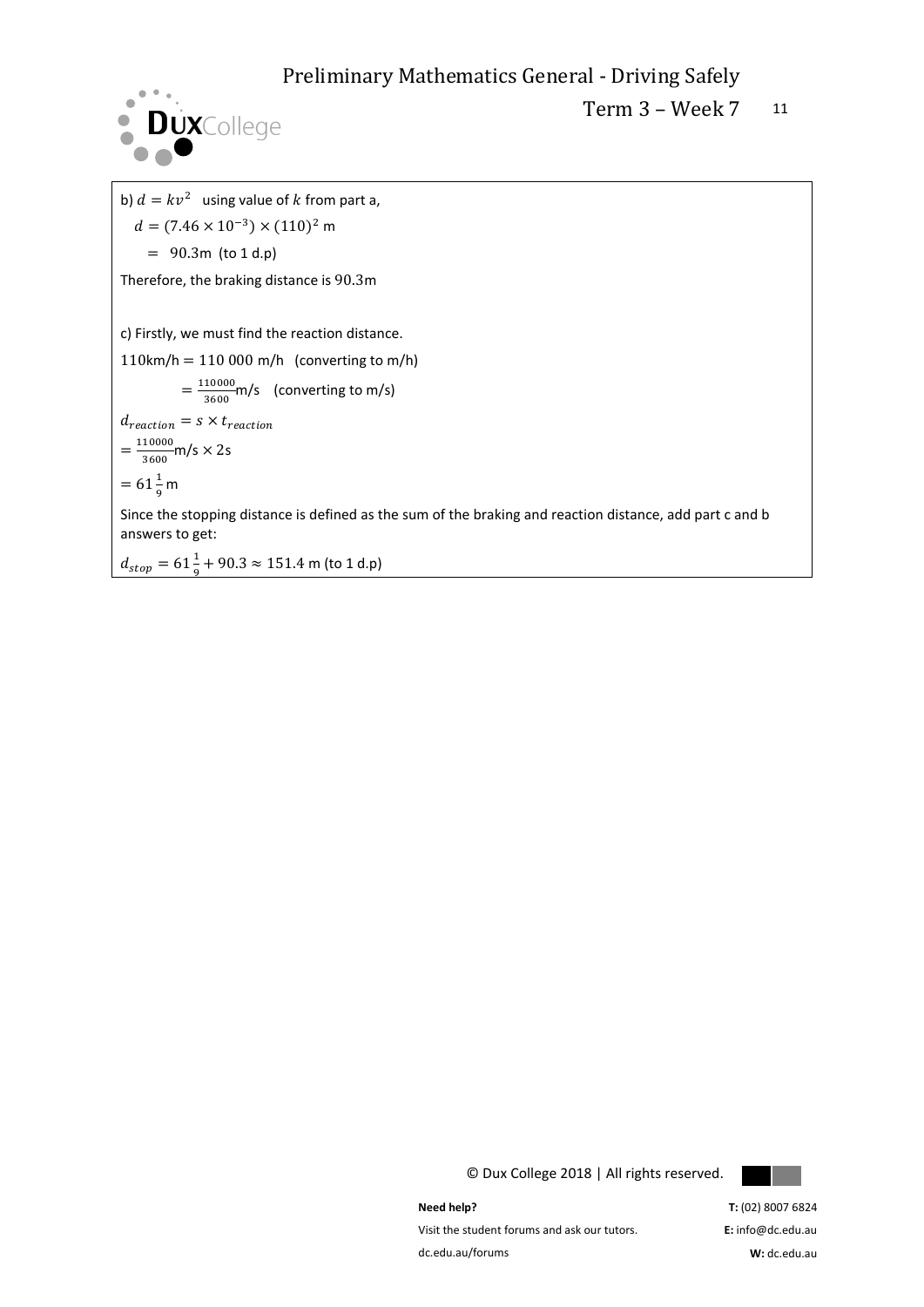

Term 3 - Week 7 12

## Term 3 - Week 7 - Homework

1. A car travels 441km on a journey and covers this distance in 5 hours and 15 minutes. Calculate the average speed per hour. [1 mark]

| i)   | 2. The speed of sound is approximately 335m/s<br>How far does sound travel in one minute? [1 mark] |
|------|----------------------------------------------------------------------------------------------------|
|      |                                                                                                    |
| ii)  | Convert your answer to scientific notation. [1 mark]                                               |
|      |                                                                                                    |
| iii) | Convert the speed of sound to km/h. [1 mark]                                                       |
|      |                                                                                                    |

© Dux College 2018 | All rights reserved.



Need help? Visit the student forums and ask our tutors. dc.edu.au/forums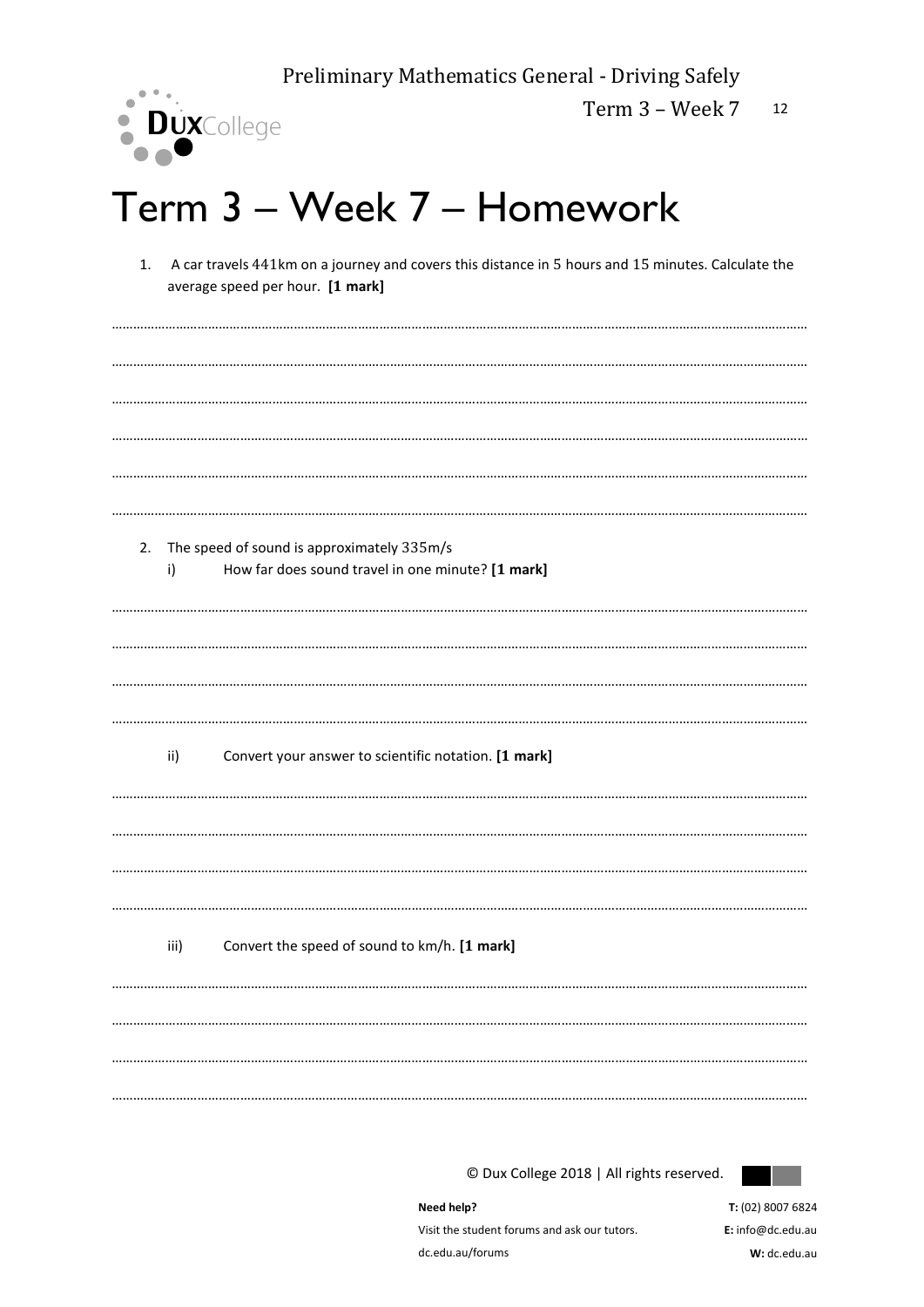

Term 3 – Week 7 13

3. If A heavy drinker consumes a large quantity of alcohol most days of the week whereas a moderate drinker consumes less alcohol less frequently. The two graphs show the difference in the decrease of the BAC for a heavy drinker and a moderate drinker over time.





…………………………………………………………………………………………………………………………………………………………………………… …………………………………………………………………………………………………………………………………………………………………………… …………………………………………………………………………………………………………………………………………………………………………… …………………………………………………………………………………………………………………………………………………………………………… …………………………………………………………………………………………………………………………………………………………………………… ……………………………………………………………………………………………………………………………………………………………………………

© Dux College 2018 | All rights reserved.



**Need help?** 

Visit the student forums and ask our tutors. dc.edu.au/forums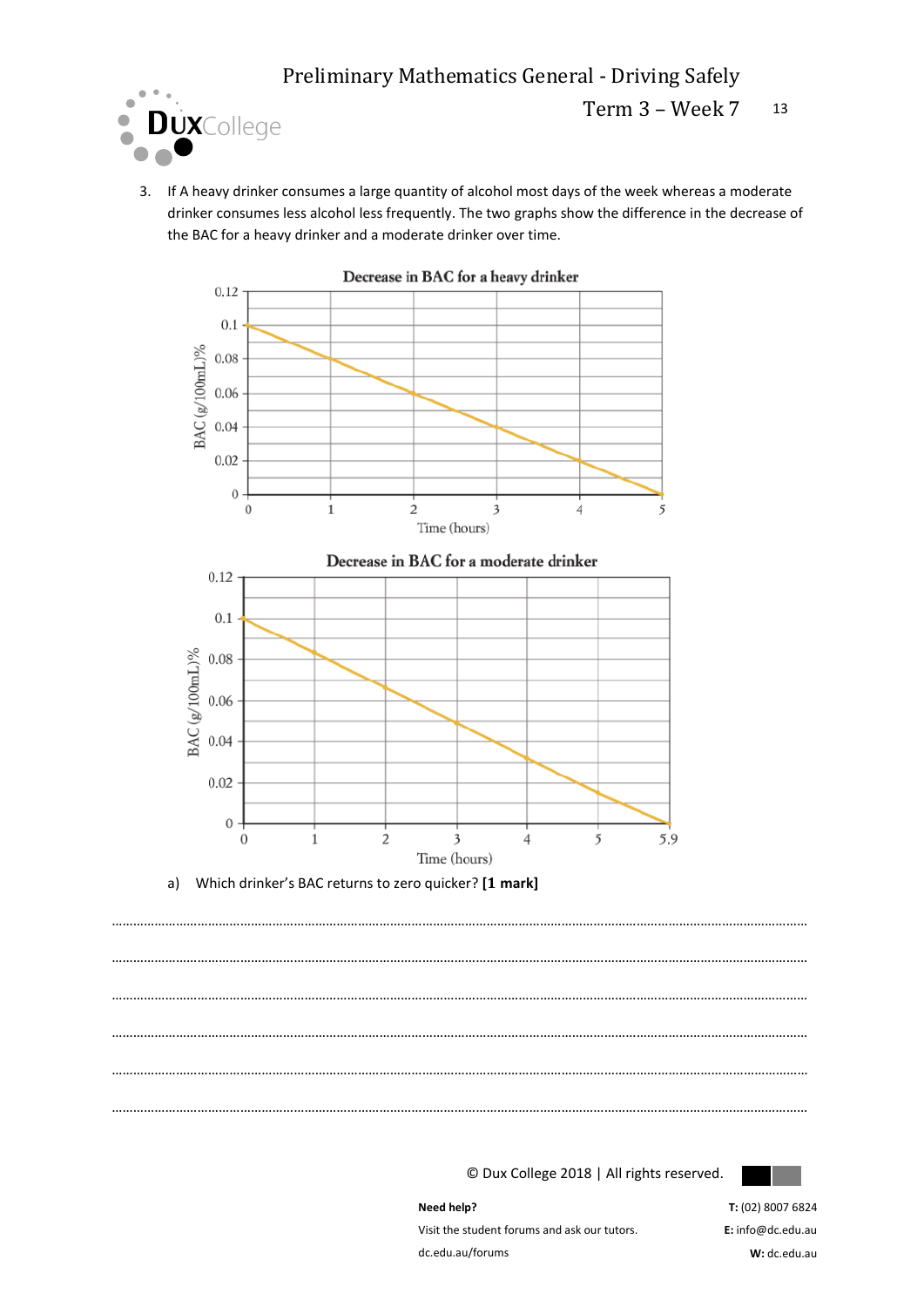|    |                                                                         | Preliminary Mathematics General - Driving Safely                                                      |                                   |
|----|-------------------------------------------------------------------------|-------------------------------------------------------------------------------------------------------|-----------------------------------|
|    |                                                                         | Term 3 - Week 7                                                                                       | 14                                |
|    | · DuxCollege                                                            |                                                                                                       |                                   |
| b) | a moderate drinker [2 marks]                                            | What is the rate of decrease (correct to three decimal places) of BAC for: i) a heavy drinker and ii) |                                   |
|    |                                                                         |                                                                                                       |                                   |
|    |                                                                         |                                                                                                       |                                   |
|    |                                                                         |                                                                                                       |                                   |
|    |                                                                         |                                                                                                       |                                   |
|    |                                                                         |                                                                                                       |                                   |
|    |                                                                         |                                                                                                       |                                   |
|    |                                                                         |                                                                                                       |                                   |
|    | c) What is the BAC of a heavy drinker after 1h 30min? [1 mark]          |                                                                                                       |                                   |
|    |                                                                         |                                                                                                       |                                   |
|    |                                                                         |                                                                                                       |                                   |
|    |                                                                         |                                                                                                       |                                   |
|    |                                                                         |                                                                                                       |                                   |
|    |                                                                         |                                                                                                       |                                   |
|    | d) What is the BAC of the moderate drinker after 4h and 15min? [1 mark] |                                                                                                       |                                   |
|    |                                                                         |                                                                                                       |                                   |
|    |                                                                         |                                                                                                       |                                   |
|    |                                                                         |                                                                                                       |                                   |
|    |                                                                         |                                                                                                       |                                   |
|    |                                                                         |                                                                                                       |                                   |
|    |                                                                         | e) What is the difference of the BAC for a heavy and a moderate drinker after 3 hours? [1 mark]       |                                   |
|    |                                                                         |                                                                                                       |                                   |
|    |                                                                         |                                                                                                       |                                   |
|    |                                                                         |                                                                                                       |                                   |
|    |                                                                         |                                                                                                       |                                   |
|    |                                                                         |                                                                                                       |                                   |
|    |                                                                         | © Dux College 2018   All rights reserved.                                                             |                                   |
|    |                                                                         | Need help?                                                                                            | T: (02) 8007 6824                 |
|    |                                                                         | Visit the student forums and ask our tutors.<br>dc.edu.au/forums                                      | E: info@dc.edu.au<br>W: dc.edu.au |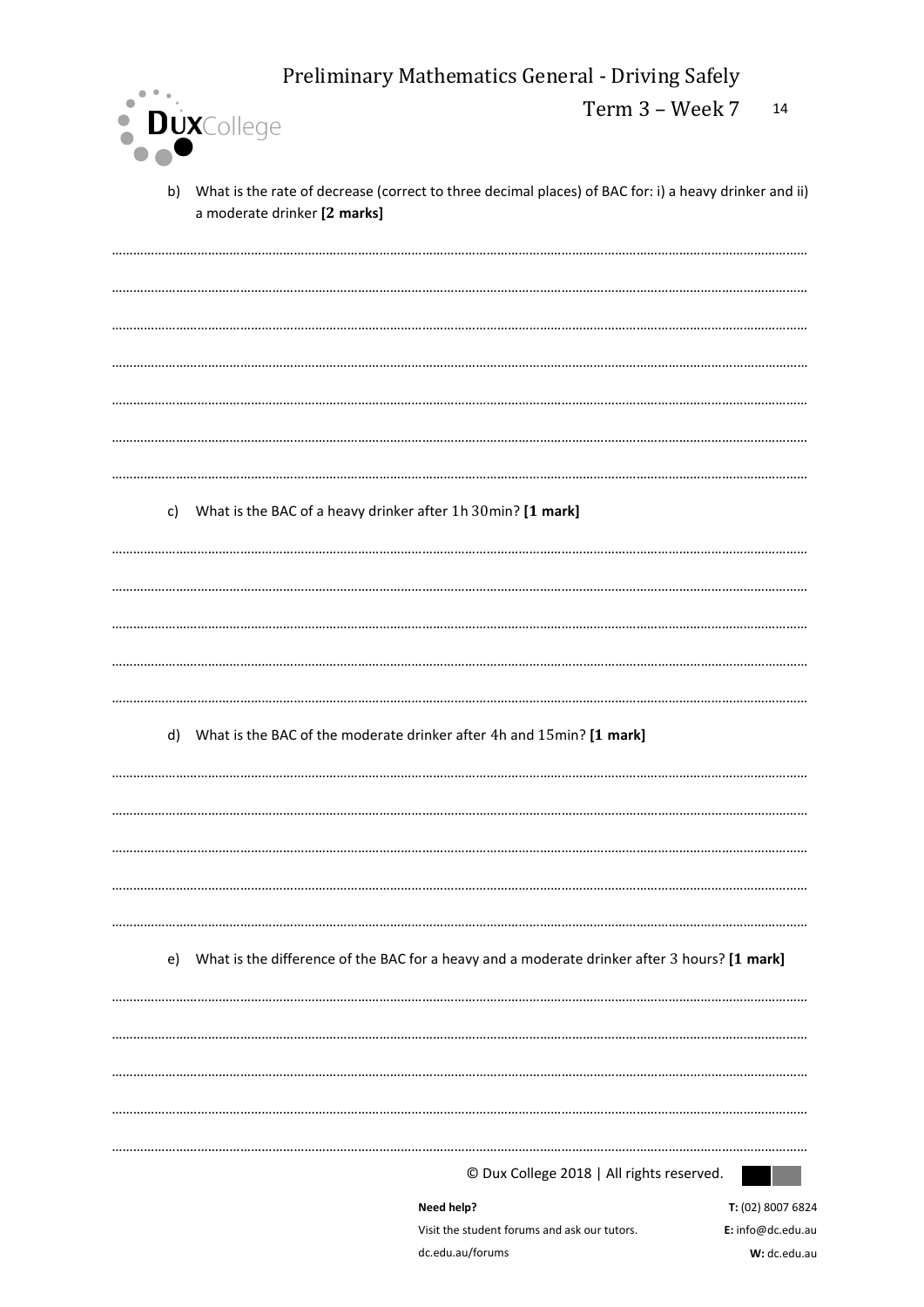

A survey revealed that for the fatigued drivers in 18 764 single vehicle crashes, 70.2% were driving 4. cars, 75.5% were male, 35% were between 17 and 24 years and 9.6% were over 60 years old. a) How many drivers were aged between 24 to 60 years [2 marks]

b) How many crashes did not involve cars? [1 mark] 

## c) How many drivers were female? [1 mark]



© Dux College 2018 | All rights reserved.

Need help? Visit the student forums and ask our tutors. dc.edu.au/forums

T: (02) 8007 6824 E: info@dc.edu.au  $W \cdot$  de edu au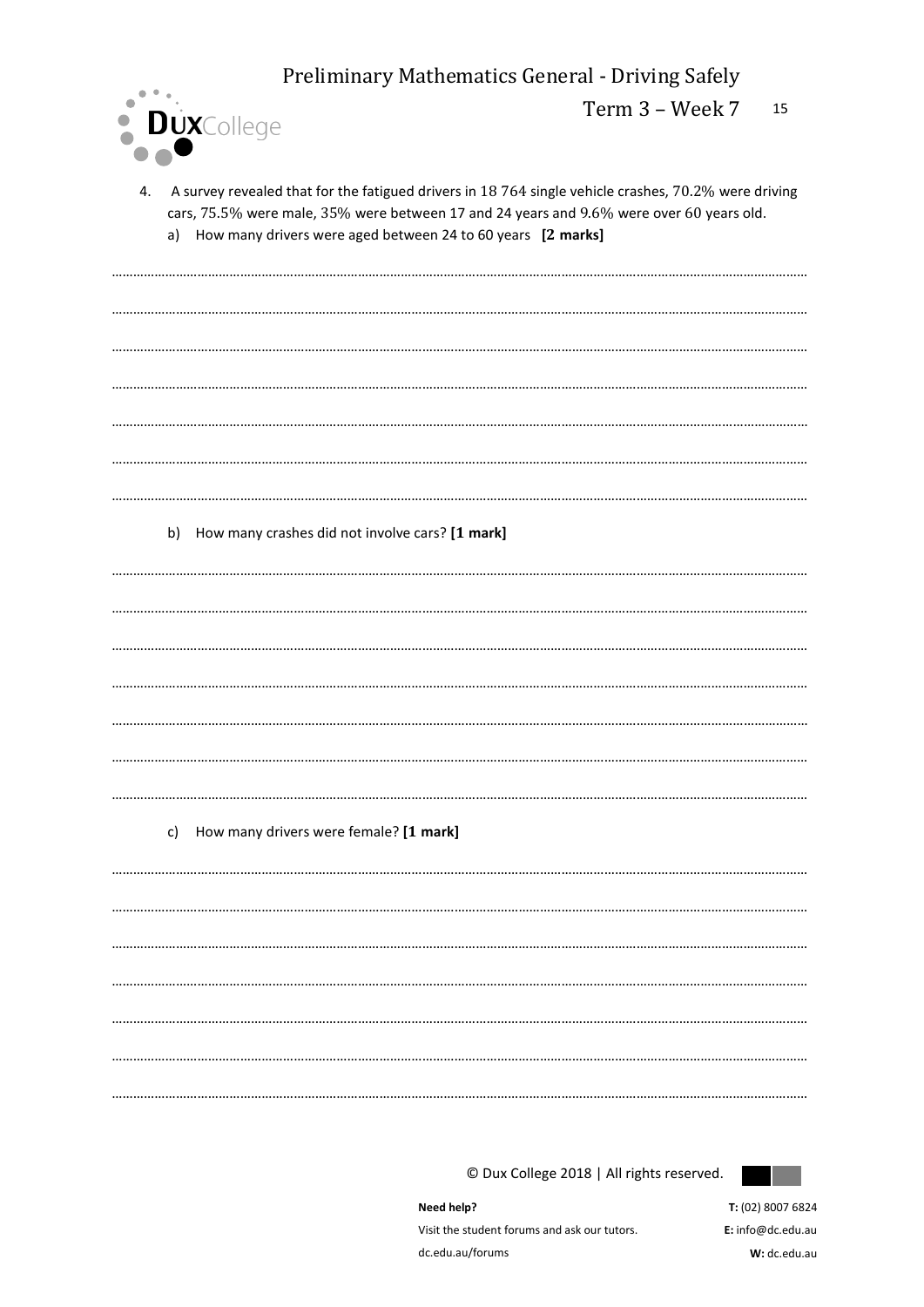

## Term 3 – Week 7 16

5. This table shows the categories of people killed in road accidents in 2011.

|                                  | <b>NSW</b> | Australia |
|----------------------------------|------------|-----------|
| <b>Drivers</b>                   | 190        | 579       |
| Passengers                       | 73         | 286       |
| Pedestrians                      | 52         | 189       |
| Motorcycle riders and passengers | 52         | 201       |
| Cyclists                         | 10         | 35        |
| All road users                   | 377        | 1291      |

Source: BITRE

a) What percentage of Australian road deaths occurred in NSW? Answer to 3 significant figures. **[ mark]**

……………………………………………………………………………………………………………………………………………………………………………

……………………………………………………………………………………………………………………………………………………………………………

……………………………………………………………………………………………………………………………………………………………………………

……………………………………………………………………………………………………………………………………………………………………………

……………………………………………………………………………………………………………………………………………………………………………

……………………………………………………………………………………………………………………………………………………………………………

……………………………………………………………………………………………………………………………………………………………………………

……………………………………………………………………………………………………………………………………………………………………………

……………………………………………………………………………………………………………………………………………………………………………

……………………………………………………………………………………………………………………………………………………………………………

……………………………………………………………………………………………………………………………………………………………………………

b) What percentage, to two decimal places, of road deaths in NSW were pedestrians? **[ mark]**

c) How many road deaths in Australia were not drivers or passengers? **[ mark]**

…………………………………………………………………………………………………………………………………………………………………………… …………………………………………………………………………………………………………………………………………………………………………… …………………………………………………………………………………………………………………………………………………………………………… ……………………………………………………………………………………………………………………………………………………………………………

© Dux College 2018 | All rights reserved.



**Need help?**  Visit the student forums and ask our tutors. dc.edu.au/forums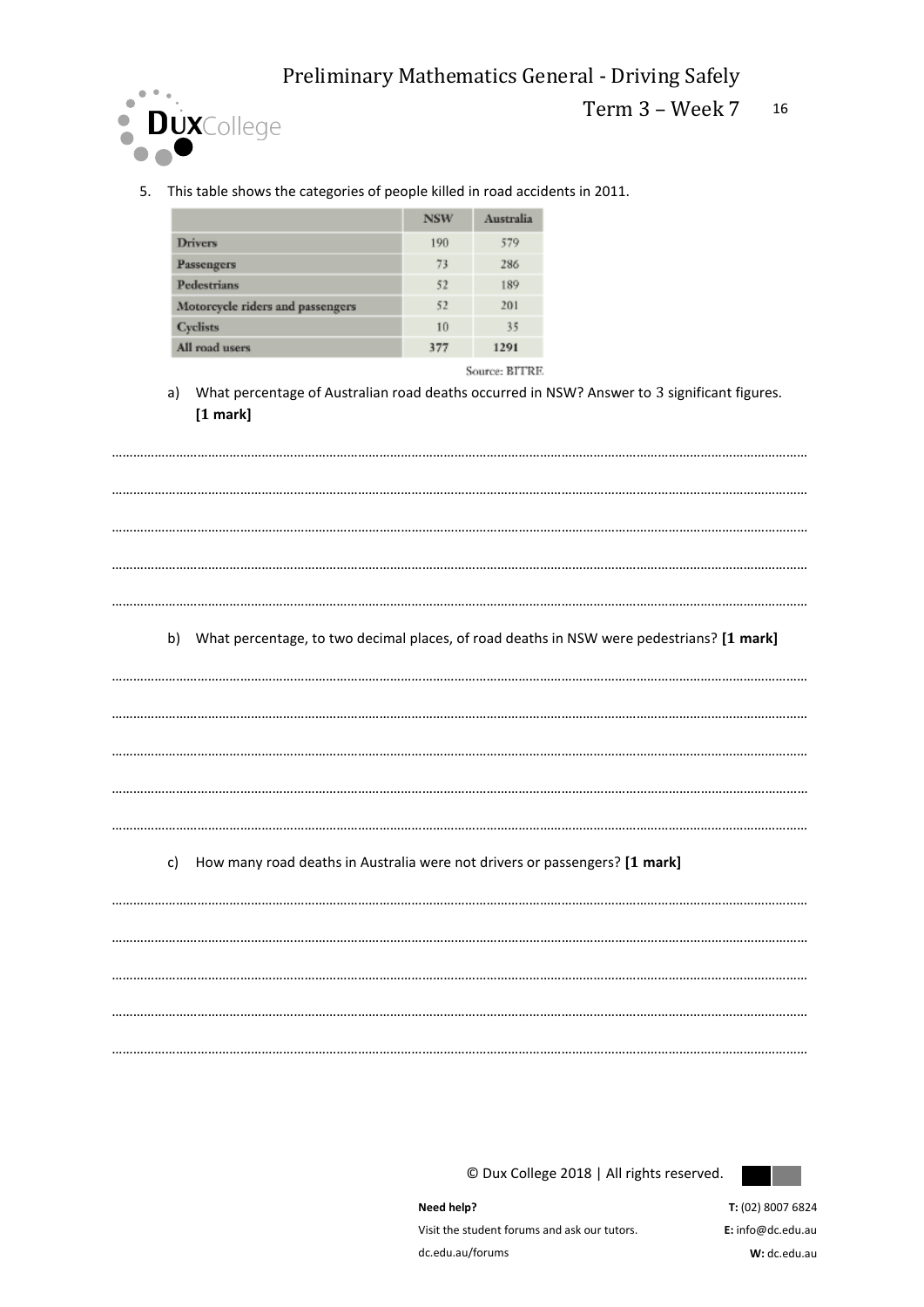| Preliminary Mathematics General - Driving Safely                                                                                                                                               |    |  |  |  |  |  |
|------------------------------------------------------------------------------------------------------------------------------------------------------------------------------------------------|----|--|--|--|--|--|
| Term 3 - Week 7<br><b>DUX</b> College                                                                                                                                                          | 17 |  |  |  |  |  |
| What percentage of NSW road fatalities were cyclists? Answer correct to one decimal place. [1<br>mark]                                                                                         |    |  |  |  |  |  |
|                                                                                                                                                                                                |    |  |  |  |  |  |
|                                                                                                                                                                                                |    |  |  |  |  |  |
| Jax drove his motorbike 460m in 6.011 seconds<br>6.<br>What was his speed in m/s correct to one decimal place? [1 mark]<br>a)                                                                  |    |  |  |  |  |  |
|                                                                                                                                                                                                |    |  |  |  |  |  |
|                                                                                                                                                                                                |    |  |  |  |  |  |
| How long, in minutes to 1 decimal place, would it take to go 58km at this rate?[1 mark]<br>b)                                                                                                  |    |  |  |  |  |  |
|                                                                                                                                                                                                |    |  |  |  |  |  |
|                                                                                                                                                                                                |    |  |  |  |  |  |
| A driver has a reaction time of 1.6 seconds. When travelling at 80km/h, he applied his brakes and<br>7.<br>travelled 62m before stopping. Use the braking distance formula $d = kv^2$ to find: |    |  |  |  |  |  |
| The constant $k$ correct to 4 decimal places $[2$ marks]<br>a)                                                                                                                                 |    |  |  |  |  |  |
|                                                                                                                                                                                                |    |  |  |  |  |  |
|                                                                                                                                                                                                |    |  |  |  |  |  |

……………………………………………………………………………………………………………………………………………………………………………

© Dux College 2018 | All rights reserved.



**Need help?**  Visit the student forums and ask our tutors. dc.edu.au/forums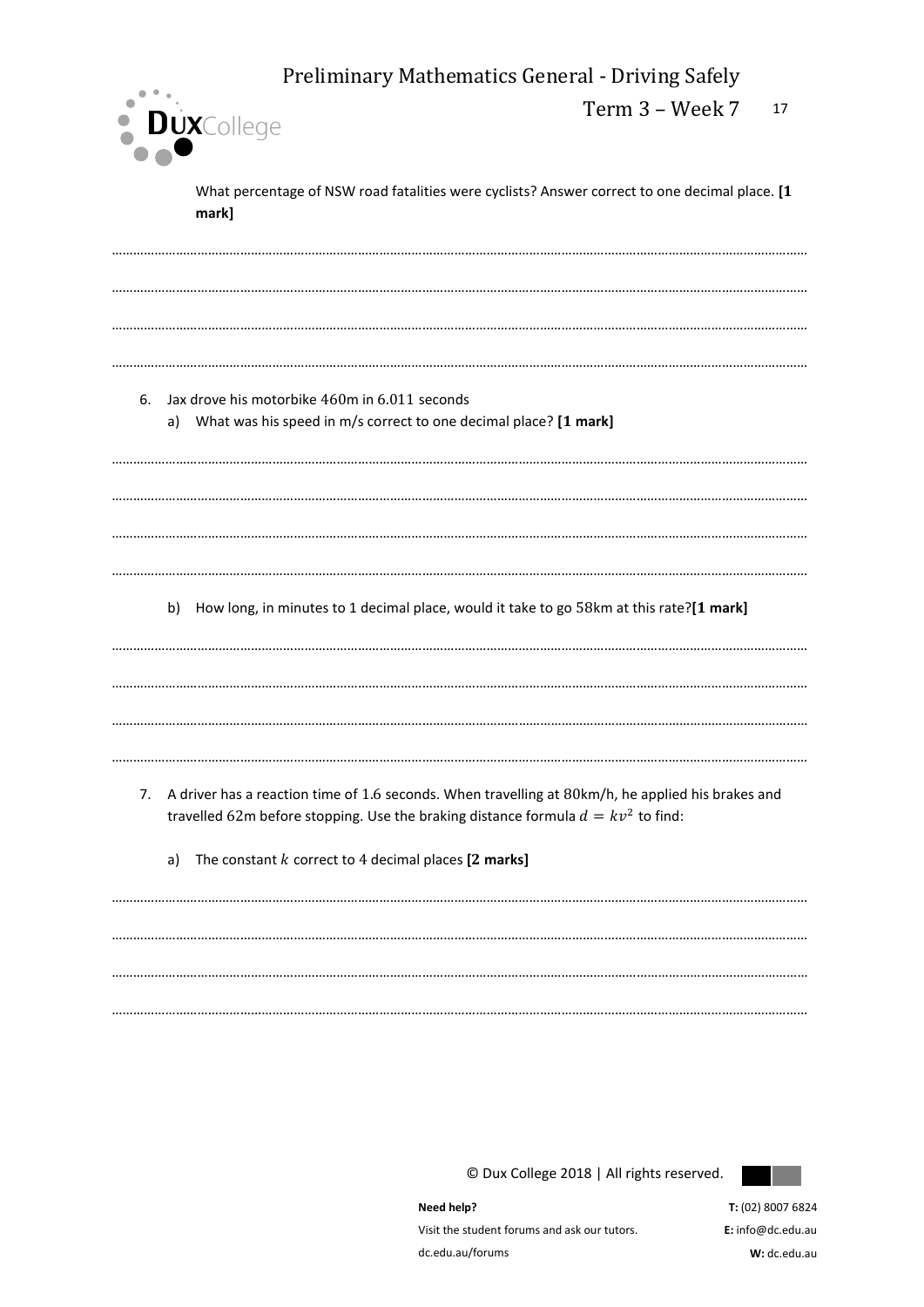|    | Preliminary Mathematics General - Driving Safely                                                                                                             |                 |    |  |  |  |  |  |  |
|----|--------------------------------------------------------------------------------------------------------------------------------------------------------------|-----------------|----|--|--|--|--|--|--|
|    | <b>DUX</b> College                                                                                                                                           | Term 3 - Week 7 | 18 |  |  |  |  |  |  |
|    | b) The braking distance, to the nearest 0.1m when travelling at 105km/h [2 marks]                                                                            |                 |    |  |  |  |  |  |  |
|    |                                                                                                                                                              |                 |    |  |  |  |  |  |  |
|    |                                                                                                                                                              |                 |    |  |  |  |  |  |  |
|    |                                                                                                                                                              |                 |    |  |  |  |  |  |  |
|    | c) The speed, to the nearest km/h, of the car that travelled 75m under brakes before stopping<br>[2 marks]                                                   |                 |    |  |  |  |  |  |  |
|    |                                                                                                                                                              |                 |    |  |  |  |  |  |  |
|    |                                                                                                                                                              |                 |    |  |  |  |  |  |  |
|    |                                                                                                                                                              |                 |    |  |  |  |  |  |  |
|    |                                                                                                                                                              |                 |    |  |  |  |  |  |  |
|    | d) The stopping distance, from a speed of i) 80km/h ii) 105km/ [2 marks]                                                                                     |                 |    |  |  |  |  |  |  |
|    |                                                                                                                                                              |                 |    |  |  |  |  |  |  |
|    |                                                                                                                                                              |                 |    |  |  |  |  |  |  |
|    |                                                                                                                                                              |                 |    |  |  |  |  |  |  |
| 8. | Alex had a BAC of 0.06 when he stopped drinking and it took 5 hours for his BAC to return to zero. At<br>what rate per hour was his BAC reducing ? [1 mark]] |                 |    |  |  |  |  |  |  |
|    |                                                                                                                                                              |                 |    |  |  |  |  |  |  |
|    |                                                                                                                                                              |                 |    |  |  |  |  |  |  |
|    |                                                                                                                                                              |                 |    |  |  |  |  |  |  |



© Dux College 2018 | All rights reserved.

Need help? Visit the student forums and ask our tutors. dc.edu.au/forums